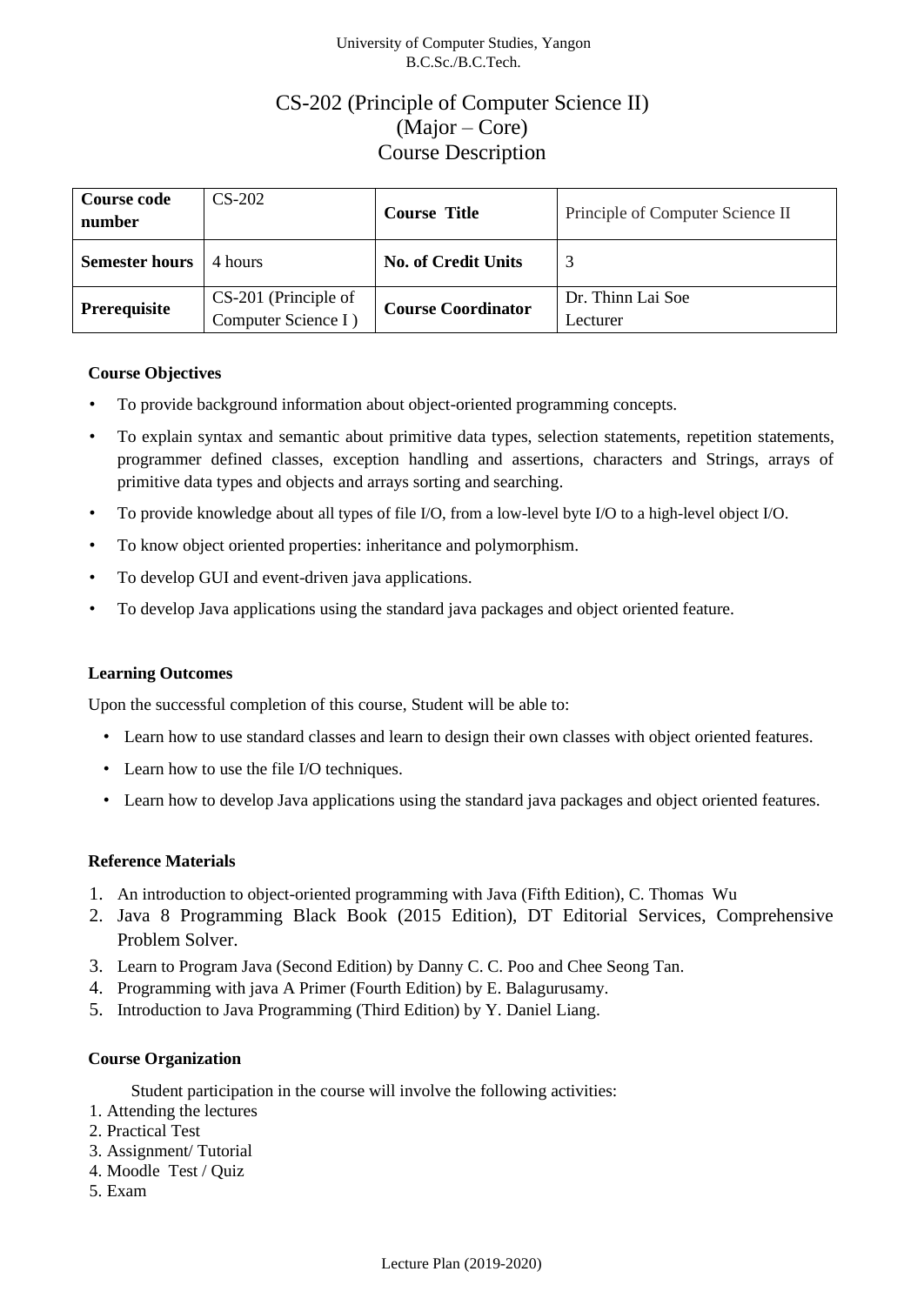#### University of Computer Studies, Yangon B.C.Sc./B.C.Tech.

### **Assessment plan for the course**

| Exam (Moodle)         | .50 %  |
|-----------------------|--------|
| <b>Practical Test</b> | $10\%$ |
| Assignment/Tutorial   | $10\%$ |
| Moodle Test / Quiz    | 20 %   |
| Class participation   | $10\%$ |

Tentative Lecture

45 periods for 15 weeks (50 minutes for 1 period)

| No. | <b>Chapter</b>                                                                                                                                                                                                                                                                                                                                             | Page          | Period                  | <b>Detail Lecture Plan</b>                     |
|-----|------------------------------------------------------------------------------------------------------------------------------------------------------------------------------------------------------------------------------------------------------------------------------------------------------------------------------------------------------------|---------------|-------------------------|------------------------------------------------|
|     | <b>Chapter 1: Introduction to Object-Oriented</b><br><b>Programming and Software Development</b>                                                                                                                                                                                                                                                           | 1 to 28       | $\mathbf{1}$            | Lectures + Assignment+ Practical               |
| 1.  | Introduction to Java<br><b>Classes and Objects</b><br>Messages and Methods<br><b>Class and Instance Data Values</b>                                                                                                                                                                                                                                        |               | $\mathbf{1}$            | <b>Explain Features of Java</b><br>Programming |
|     | <b>Chapter 2: Getting Started with Java</b>                                                                                                                                                                                                                                                                                                                | 30 to 83      | $\boldsymbol{2}$        | Lectures + Assignment+ Practical               |
| 2.  | The First Java Program<br><b>Program Components</b><br>Edit-Compile-Run Cycle<br>Sample Java Standard Classes<br>Sample Development                                                                                                                                                                                                                        |               | $\overline{2}$          | Explain with example programs                  |
|     | <b>Chapter 3: Numerical Data</b>                                                                                                                                                                                                                                                                                                                           | 85 to 149     | $\overline{\mathbf{3}}$ | Lectures + Assignment+ Practical               |
| 3.  | Variables<br>Arithmetic Expressions<br>Constants<br><b>Displaying Numerical Values</b><br><b>Getting Numerical Input</b><br>The Math Class<br><b>Random Number Generation</b>                                                                                                                                                                              |               | $\overline{2}$          | Explain with example programs                  |
| 4.  | The GregorianCalendar Class Sample<br>Development                                                                                                                                                                                                                                                                                                          |               | $\mathbf{1}$            | Explain with example programs                  |
|     | <b>Chapter 4: Defining Your Own Classes-Part 1</b>                                                                                                                                                                                                                                                                                                         | 151 to<br>119 | $\boldsymbol{2}$        | Lectures + Assignment+ Practical               |
| 5.  | Defining and Using a Class<br>Defining and Using Multiple Classes<br>Matching Arguments and Parameters<br>Passing Objects to a Method<br>Constructors<br><b>Information Hiding and Visibility Modifiers</b><br><b>Class Constants and Local Variables</b><br>Calling Methods of the Same Class<br>Changing Any Class to a Main Class<br>Sample Development |               | $\overline{2}$          | Explain with example programs                  |
| 6.  | <b>Practical Test</b>                                                                                                                                                                                                                                                                                                                                      |               | $\mathbf{1}$            | Revised from chapter 1 to 4                    |
|     | <b>Chapter 5: Selection Statements</b>                                                                                                                                                                                                                                                                                                                     | 221 to<br>301 | $\boldsymbol{2}$        | Lectures + Assignment+ Practical               |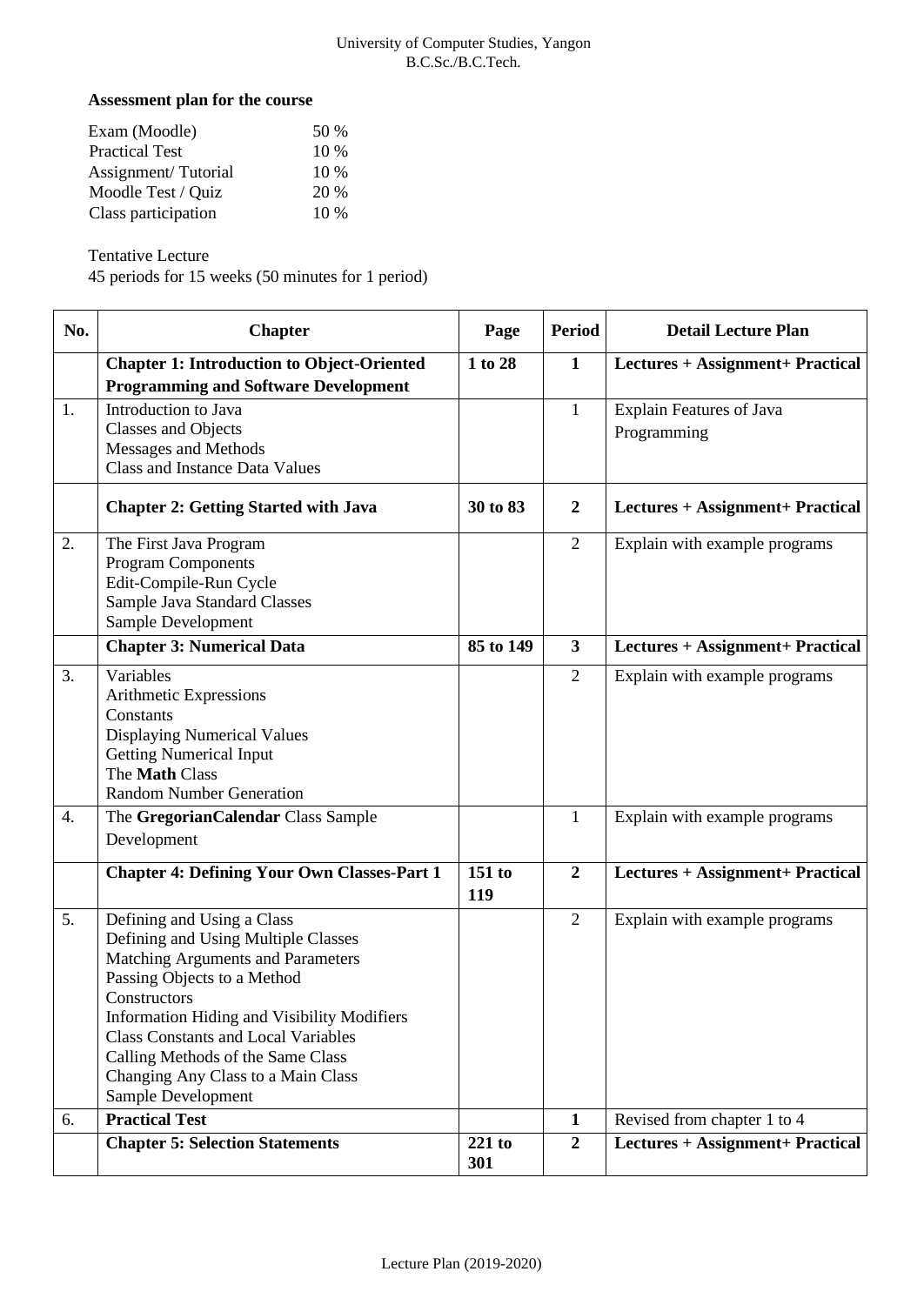| $\overline{7}$ . | The if Statement and Nested if Statements         |               | $\overline{2}$          | Explain with example programs    |
|------------------|---------------------------------------------------|---------------|-------------------------|----------------------------------|
|                  | <b>Boolean Expressions and Variables</b>          |               |                         |                                  |
|                  | Comparing Objects and The switch Statement        |               |                         |                                  |
|                  | Drawing Graphics and Enumerated Constants         |               |                         |                                  |
|                  | Sample Development                                |               |                         |                                  |
|                  | <b>Chapter 6: Repetition Statements</b>           | 303 to        | $\overline{\mathbf{4}}$ |                                  |
|                  |                                                   | 371           |                         | Lectures + Assignment+ Practical |
| 8.               | The while Statement                               |               | $\overline{2}$          | Detail Explain with example      |
|                  | Pitfalls in Writing Repetition Statements The     |               |                         | programs                         |
|                  | do-while Statement                                |               |                         |                                  |
|                  | Loop-and-a-Half Repetition Control                |               |                         |                                  |
|                  | The for Statement                                 |               |                         |                                  |
|                  | <b>Nested for Statements</b>                      |               |                         |                                  |
|                  | <b>Formatting Output</b>                          |               |                         |                                  |
| 9.               | <b>Loan Tables</b>                                |               | $\overline{2}$          | Detail Explain with example      |
|                  | Estimating the Execution Time                     |               |                         | programs                         |
|                  | Recursive Methods (Optional)                      |               |                         |                                  |
|                  | Sample Development                                |               |                         |                                  |
| 10.              | <b>Practical Test</b>                             |               | $\mathbf{1}$            | Chapters 5 and 6                 |
|                  | <b>Chapter 7: Defining Your Own Classes-Part2</b> | 373 to        | $\boldsymbol{2}$        | Lectures + Assignment+ Practical |
|                  |                                                   | 443           |                         |                                  |
| 11.              | Returning an Object from a Method                 |               | $\overline{2}$          | Detail Explain with example      |
|                  | The Reserved Word this                            |               |                         | programs                         |
|                  | <b>Overloaded Methods and Constructors</b>        |               |                         |                                  |
|                  | <b>Class Variables and Methods</b>                |               |                         |                                  |
|                  | Call-by-Value Parameter Passing                   |               |                         |                                  |
|                  | Organizing Classes into a Package                 |               |                         |                                  |
|                  | Using Javadoc Comments forClassDocumentation      |               |                         |                                  |
|                  | The Complete Fraction Class                       |               |                         |                                  |
|                  | Sample Development                                |               |                         |                                  |
|                  | <b>Chapter 8: Exceptions and Assertions</b>       | 445 to<br>493 | $\overline{\mathbf{4}}$ | Lectures + Assignment+ Practical |
| 12.              | <b>Catching Exceptions</b>                        |               | $\overline{2}$          | Detail Explain with example      |
|                  | Throwing Exceptions and Multiple catch Blocks     |               |                         | programs                         |
|                  | Propagating Exceptions                            |               |                         |                                  |
|                  | Types of Exceptions                               |               |                         |                                  |
| 13.              | Programmer-Defined Exceptions                     |               | $\overline{2}$          |                                  |
|                  | <b>Assertions</b>                                 |               |                         |                                  |
|                  | Sample Development                                |               |                         |                                  |
| 14.              | <b>Practical Test</b>                             |               | $\mathbf{1}$            | Chapters 7 and 8                 |
|                  | <b>Chapter 9: Characters and Strings</b>          | 495 to<br>553 | $\overline{\mathbf{4}}$ | Lectures + Assignment+ Practical |
| 15.              | <b>Characters and Strings</b>                     |               | 2                       | Detail Explain with example      |
|                  | Pattern Matching and Regular Expression           |               |                         | programs                         |
|                  | The Pattern and Matcher Classes                   |               |                         |                                  |
|                  | <b>Comparing Strings</b>                          |               |                         |                                  |
| 16.              | StringBuffer and StringBuilder                    |               | $\overline{2}$          |                                  |
|                  | <b>String Processing and Bioinformatics</b>       |               |                         |                                  |
|                  | Sample Development                                |               |                         |                                  |
|                  | <b>Chapter 10: Arrays and Collections</b>         | 555 to<br>631 | $\overline{\mathbf{3}}$ | Lectures + Assignment+ Practical |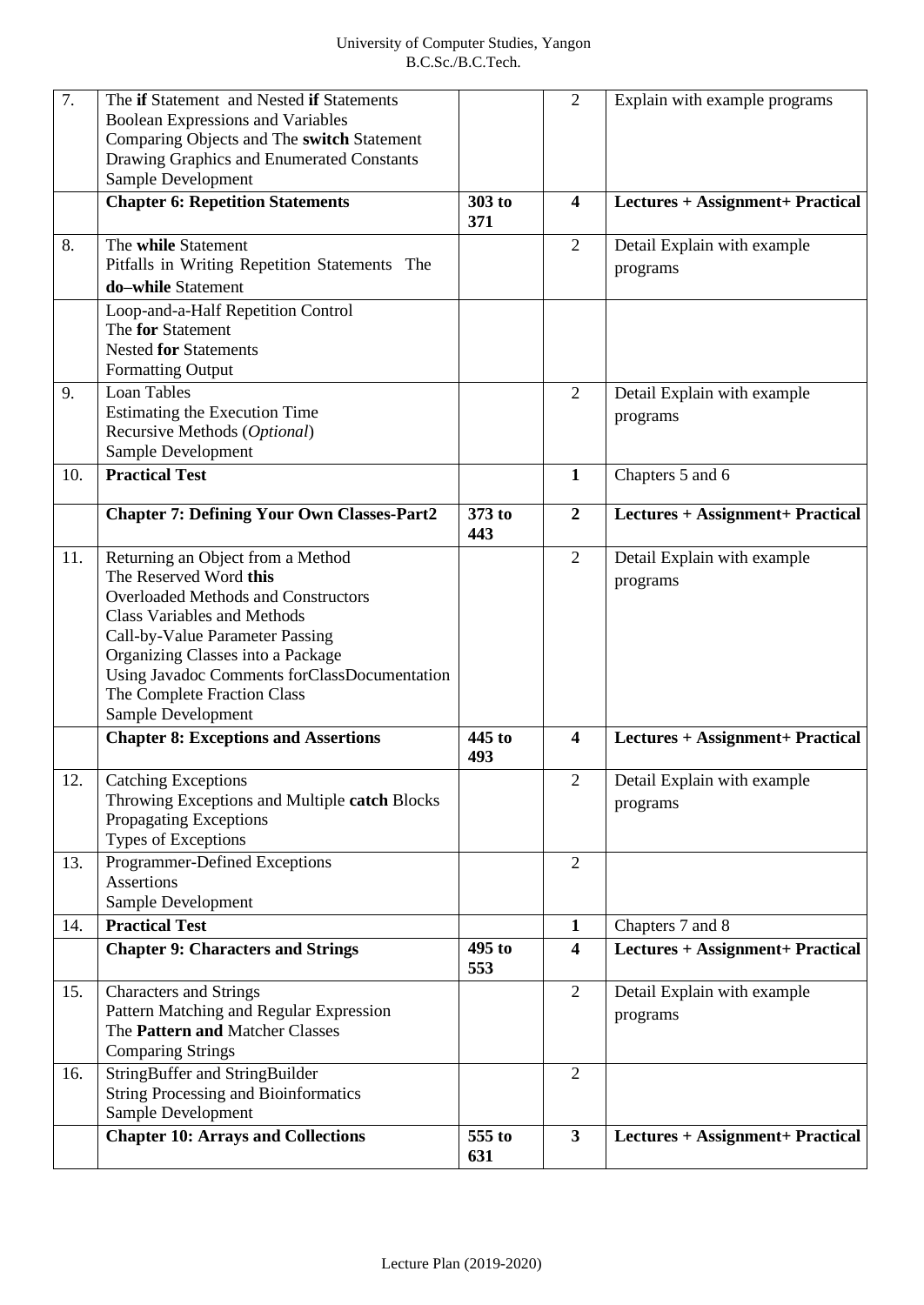| 17. | <b>Array Basics</b><br>Arrays of Objects<br>The For-Each Loop<br>Passing Arrays to Methods                                                                      |               | $\mathfrak{2}$          |                                             |
|-----|-----------------------------------------------------------------------------------------------------------------------------------------------------------------|---------------|-------------------------|---------------------------------------------|
|     | <b>Two-Dimensional Arrays</b>                                                                                                                                   |               |                         |                                             |
| 18. | Lists and Maps<br>Sample Development                                                                                                                            |               | $\mathbf{1}$            | Detail Explain with example<br>programs     |
| 19. | <b>Practical Test</b>                                                                                                                                           |               | $\mathbf{1}$            | Revised from chapter 9 to 10                |
|     | <b>Chapter 12: File Input and Output</b>                                                                                                                        | 685 to<br>731 | 3                       | Lectures + Assignment+ Practical            |
| 20. | File and JFileChooserObjects<br>Low-Level File I/O<br>High-Level File I/O                                                                                       |               | $\overline{2}$          | Detail Explain with example<br>programs     |
| 21. | Object I/O 709<br>Sample Development                                                                                                                            |               | $\mathbf{1}$            | Detail Explain with example<br>programs     |
| 22. | <b>Practical Test</b>                                                                                                                                           |               | $\mathbf{1}$            | Chapter 12                                  |
|     | <b>Chapter 13: Inheritance and Polymorphism</b>                                                                                                                 | 733<br>to785  | $\overline{\mathbf{3}}$ | Lectures + Assignment+<br><b>Practical</b>  |
| 23. | Defining Classes with Inheritance<br>Using Classes Effectively with Polymorphism<br>Inheritance and Member Accessibility<br><b>Inheritance and Constructors</b> |               | $\overline{2}$          | Detail Explain with example<br>programs     |
| 24. | <b>Abstract Superclasses and Abstract Methods</b><br>Inheritance<br>versus<br>Interface<br>Sample Development                                                   |               | $\mathbf{1}$            | Detail Explain with example<br>programs     |
| 25. | <b>Practical Test</b>                                                                                                                                           |               | $\mathbf{1}$            | Chapter 13                                  |
|     | <b>Chapter 14: GUI and Event-Driven</b><br>Programming                                                                                                          | 787 to<br>879 | 7                       | Lectures + Assignment +<br><b>Practical</b> |
| 26. | Simple GUI I/O with JOptionPane<br><b>Customizing Frame Windows</b><br><b>GUI Programming Basics</b><br><b>Text-Related GUI Components</b>                      |               | $\overline{2}$          | Detail Explain with example<br>programs     |
| 27. | <b>Layout Managers</b><br>Effective Use of Nested Panels<br>Other GUI Components                                                                                |               | $\overline{2}$          | Detail Explain with example<br>programs     |
| 28. | Menus                                                                                                                                                           |               | $\overline{2}$          |                                             |
| 29. | <b>Handling Mouse Events</b>                                                                                                                                    |               | $\mathbf{1}$            |                                             |
| 30. | <b>Revision</b>                                                                                                                                                 |               | $\mathbf{1}$            | For the whole lecture                       |

### **Grading System**

UCSY follows a letter grade system comprising of grades A, A-, B+, B, B-, C+, C, C-, D and F. All marks obtained by students during the semester will be used in the grading process. For undergraduate students, a grade of "C" or better is required in this course because it is a prerequisite for other courses in the program. **The student who gets the grade point less than 2 must take Re-Exam**.

The grading scale for this course is:

| <b>Marks obtained</b> | <b>Letter Grade</b> | <b>Grade Point</b> |
|-----------------------|---------------------|--------------------|
| $>=90$                | А                   | $\Delta$           |
| 85-89                 | A-                  | 3.75               |
| 80-84                 | $R+$                | 3.25               |